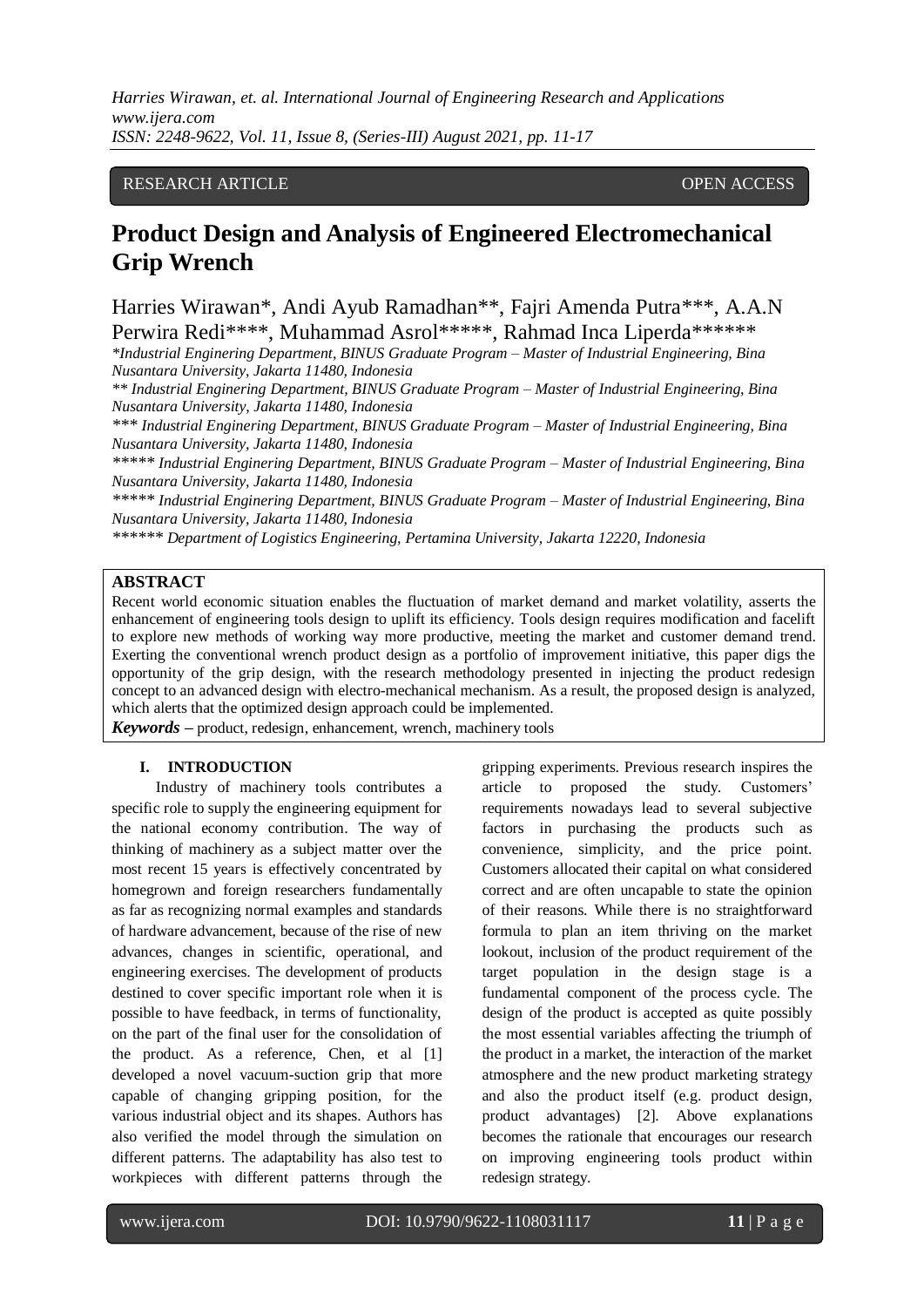A wrench (or spanner) is an instrument that assists to hold and give a mechanical benefit in applying forces to turn objects usually revolving latches, such as nuts and bolts to hold them back from turning [3]. The most well-known shapes are referenced as open-ended spanner and ring spanner. The term wrench alludes to different sorts of customized spanner. In The United States, wrench is the standard term and its most common shapes are known as open-end wrench and box-end wrench [4]. In American English, spanner alludes to a specific wrench with a progression of pins or tabs around the outline (these pins or tabs fit into the openings or notches cut into the object to be turned.) In American business, such a wrench may be known a spanner wrench to recognized it from the British feeling of spanner. Better quality wrenches are originally produced using chromium-vanadium composite and are regularly drop forged [5].

This research gathers the quantitative data from the current conventional product design according to the collective research, design, development, machining, also distribution - marketing costs. Each task was adjusted qualitatively as indicated by the principle sort of instrument design (e.g., furniture, CNC operations, engineering tools), engineering design, engineering plus industrial design and visual computerization. The task deliverables were additionally evaluated qualitatively and quantitatively: first thought, regardless the venture will be implemented (put and run into production), then second, it's monetary and business viewpoint, and abberant advantages such as mastering designmanagement skills [6]. This research explains and provides the development and analysis stage of new wrench product design due to formulation of electromechanical operation aspect consideration. Nevertheless, the new idea design zooms on design of grasp system to limit the necessary human-energy along the tools activity. In this work, the proposed materials are also analyzed with several analysis parameters.

## **II. LITERATURE REVIEW**

Considering the historical backdrop of the improvement apparatuses, which is indistinguishable to the history of humanity, Kapp set up that modifying the climate, man unconsciously imitates his organs, their shape, capacity and he knows

himself, in view of these artificial creatures. The cycle of organ projection is a progressive change from the natural body in itself to the counterfeit body for itself [7], it tends to be oblivious, natural and cognizant, rational and systematic. The cycle of information of machinery and human selfknowledge, which is consistently because to artificial organs and mechanical gadgets as indicated by the idea of E. Kapp can be addressed schematically as follows (see Fig. 1).



Fig. 1. Product Design Cycle [7]

The idea of multipurpose item configuration design depends on a extensived research area of product family design. Product family design is an approach to accomplish financially mass customization by permitting exceptionally separated products to be created from a typical stage [8].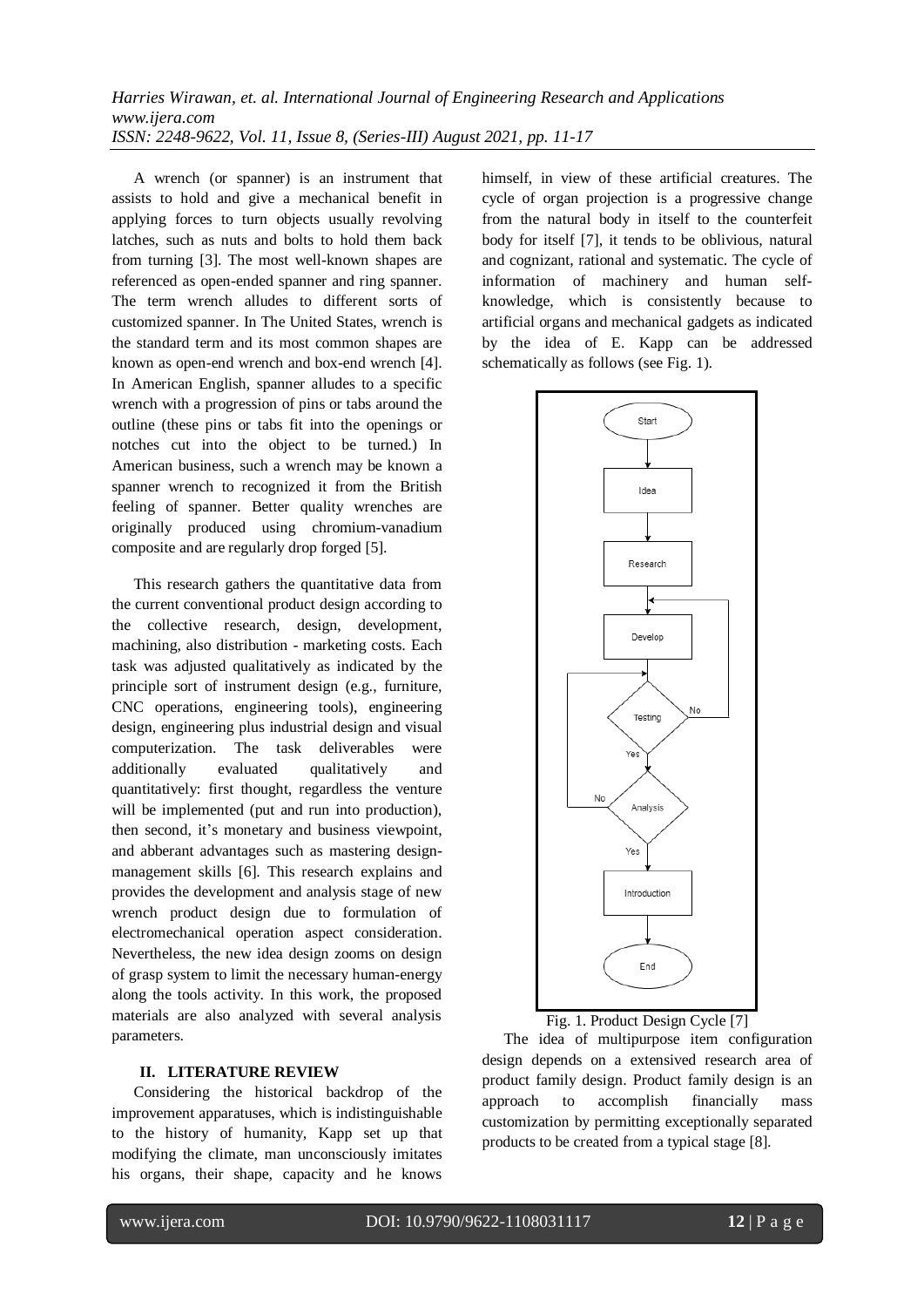Capacity-based secluded product architecture intends to recognize the common modules for practical design [9]. The new concept of item platform can be stretched out for adaptable items with comparable base module and variable capacities to fulfill a bigger accomplishment of client requirements [10].

Vismanathan, et al. [11] categorized the guidelines of multi-purpose product design, a qualitative material analysis of item surveys was performed during customer reviews collected from a randomized sample of 28 mechanical and electromechanical multipurpose products. The textual information in the reviews is cleaned up and analyzed using the formalized content analysis technique. They summarized two common rules were utilized to select the appropriate items for examinations: (1) the item must have at slightest two major purposes and (2) the item must have at slightest 10 reviews composed by buyers. The customer reviews provided by supplier-verified buyers were copied to a text document. The main steps in the material examination procedure executed in their learning area: the end of undesirable information, introductory sorting of the information, and the inter-rater investigation [11].

In regards of customer satisfaction survey, Vismanathan, et al*.* [11] conducted further investigation based on the insights gained from the content analysis. The survey was designed to address customer preferences about the purpose, structure, and cost of a multipurpose product. The information was collected from 100 participants via paid survey collection tool surveymonkey.com. The survey specifically investigated different aspects of multipurpose products such as: why they prefer it, how they carry it, and what functions they prefer. The survey results indicated that most people prefer multipurpose for unexpected situations [11].

According to the results from the content examination and the survey, the following guidelines about purposes, functions and interfaces, structure, and cost are formulated to assist the designers in developing new multipurpose products [11].

a) Purposes: identify the target population for the product and determine the purposes accordingly. Utilize a vital search for the purposes required by the clients – a review of the client input on comparable items seems provide valuable experiences. Anticipate all possible purposes of the product, both intended and realized – it is critical to consider as many purposes as possible.

b) Functions and Interfaces: the interfaces between functions should be efficient and the functions should not interfere with each another. Whereas including different capacities to the product, do not compromise on the quality of the products or execution of the primary function(s).

c) Structure: the item design empathically or contrarily impacts the product's planning or realized purposes. The structure of the product should also allow ease of assembly, ease of cleaning, and ease of storage.

d) Cost: wherever possible, keep the cost same or lower than the individual products. The higher cost is justified only when the product is very well made.

Above four development criterias of new product development should be the basis and or the fundamental aspect this paper aims for. Purpose, function and interface, structure and cost are considered when applying product redesign concept to a conventional wrench to an advanced one.

The idea of multifunction item architecture depends on a wider research area of product family design. Product family design is the strategy possessed to realize cost-effective mass customization by permitting profoundly separated items to be created from a regular platform [8]. Capacity-based modular product architecture aims to distinguish the regular modules for fetched-cost effective design [9]. The concept of product platform can be stretched out for flexible items with comparable fundamental module and variable capacities to fulfill bigger accomplishment of client requirements [10]. On the other hand, some designers believe that to inject new functions into products is innovation [12].

Manufacturers provide services to customers according to market demand, so designers' ideas must be consistent with customers' ideas. The customer is not the user of the product itself, or the customer can represent the expectation of a very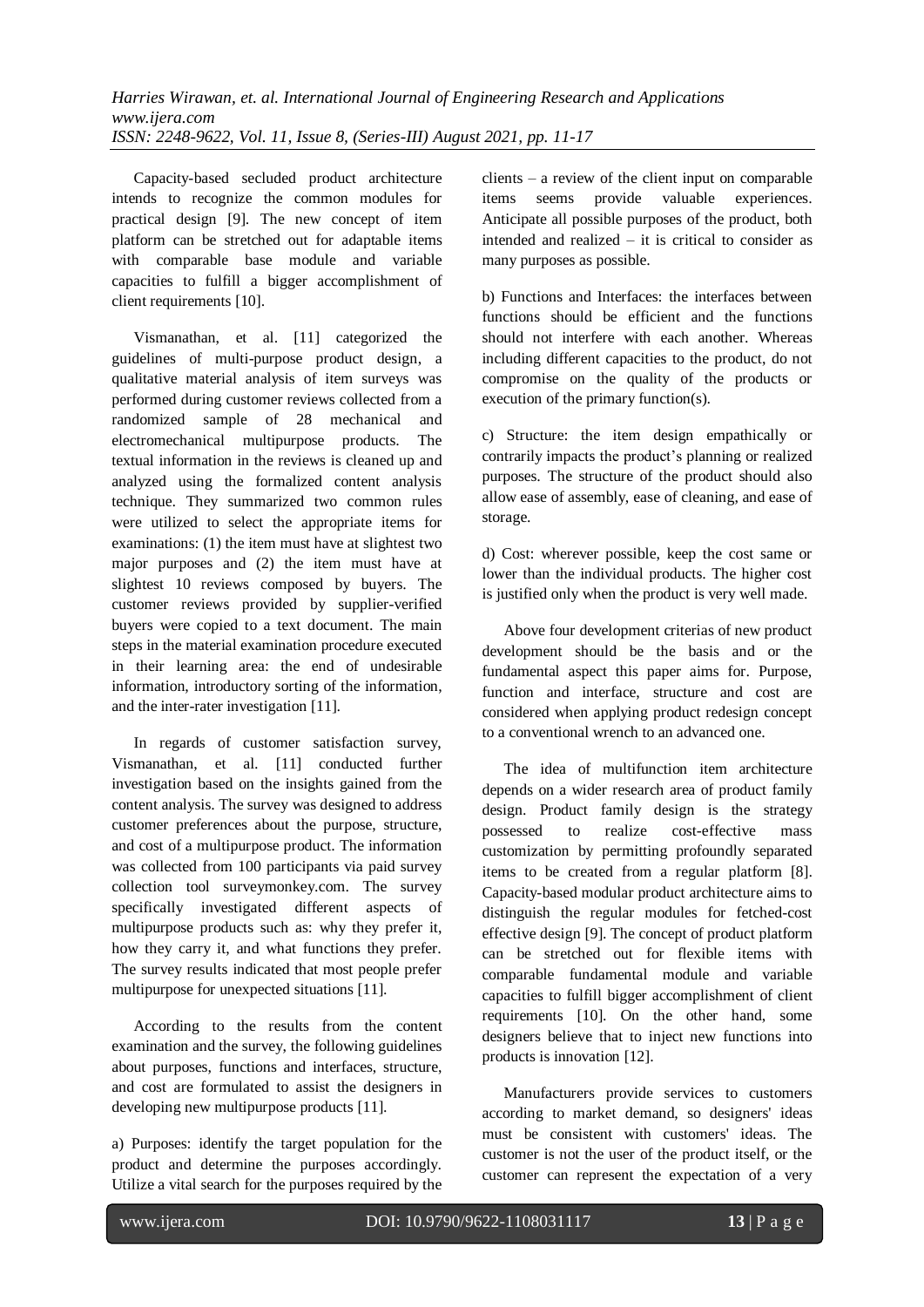small number of users, but the designer must make the customer happy and listen to the customer's feedback. In this case, the designer's design ideas and user's design methods need to be maintained [13].

#### **III. RESEARCH METHOD**

In research methodology phase, the in-general cycle is begun with mechanical drawing of ordinary wrench product, non-electrical bionic grip wrench, and the design of the 2D & 3D engineering drawing with electrical-mechanical bionic grip operation wrench. Inventor software was used and perform the stress of the nuts gripper, by considering it as a critical functional components. Figure 2 shows the development stage flowchart.

Research introduction was firstly explained the importance of product redesign or existing product modification to adapt recent world economic situation, where customer and market demand fluctuate in daily period.

This thing should be an important one for the organization to meet the stakeholders' expectation, while the literature review provides supporting theory for product redesign concept and its application used in world-wide. Authors investigate the existing design of ordinary wrench before the upliftment (the existing design).

Afterwards, we did several literature reviews related to wrench product design that available in the market. We realize it has another room for enhancements, and we try to dig in more deep for the new idea of rotary motor that possible to grasp the nuts with its electro-mechanical bionic grip then fasten the nuts with rotary force performed by the motor and the power source. We used the Inventor program to result the 3D modeling and deploy several stress examinations as a result came from the nuts grip and fastening for the critical parts of the product.

This stage will recognize the production-ability of this product redesign and distinguish the most appropriate material to use. Figure 3 shows the conventional wrench product that will be the object of the research.



Fig. 2. Research Methodology



Fig. 3. Conventional Wrench Product Design

# **IV. RESULT AND DISCUSSION**

The result of this paper will perform, introduce and analyze the new proposed product design that uplifts the bionic grip spanner with its specification of electrical-mechanical rotary motor. The stress examination resulted by Inventor Program literally would exhibit the force resulted from nuts grip and fastening of each six-eye sides grip. The concept was gathered by the perception of the researchers in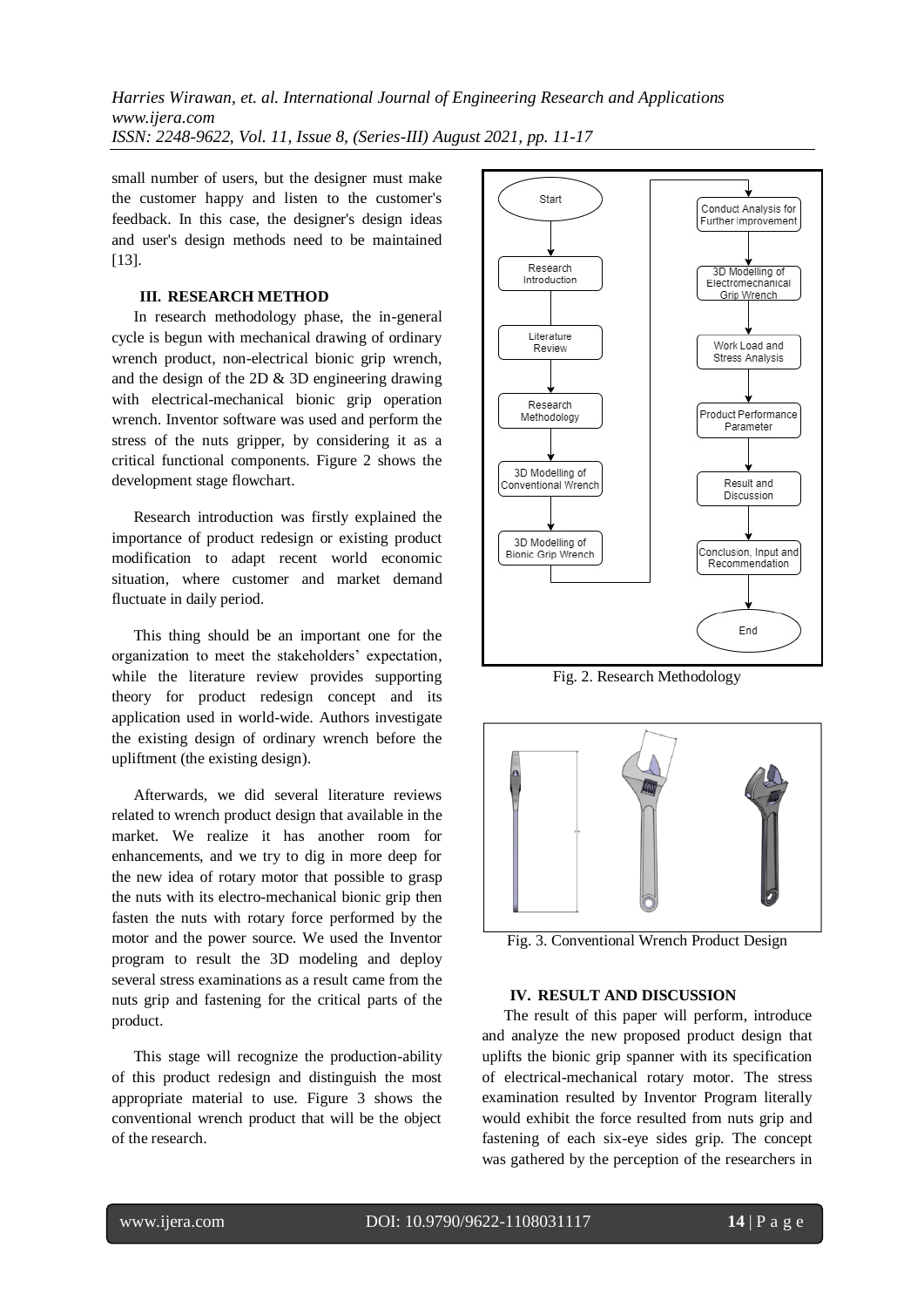order to minimize the effort required and produced by operators.

Recognizing the time and motion study concept, the new product design is proposed and to be future known as electro-mechanical grip wrench, resulting the rotary force to fasten the nuts after conducting the grip operation and it is possible to deploy the fastening operation for following types of nuts: flange bolts, hex bolts, hexagon nuts, and lock nuts. Figure 3 evinces the existing design (ordinary wrench product) which still require manual motion and positioning and human forces.

In the next step, researchers found the available architecture of bionic grip wrench that available in the market. This proposed design minimizes the operation time to do the manual positioning for the nuts and bolts, since it has several sides on the material surface that need to be fit before do fastening. Figures 4 shows the design of bionic grip wrench that could support to reduce the needed time of tool manual positioning. It helps to reduce some cycle time in repetitive work.



Fig. 4. Bionic Grip Wrench Design

To continue into the next phase of enhancement, the researchers dig the opportunity and further chances to eliminate the waste of the manual operation. Learnt and explored that, after the bionic arm grips the nuts or the bolts, it still need the manual operator effort to do the bolt and nuts fastening by rotating the tools manually. Hence, the researchers initiate the new design proposal that applying the motor (rotary motor) to perform rotary force after material grips been done, yet the force will fasten the nuts and bolts to the work object surface. It minimizes the operator's manual effort by utilizing electrical-mechanical power that results rotary force of the wrench to the bolts and nuts.

The clear requirement is to realize the standardization of product function and structure. Please do not sacrifice the conceptual model of previous users, and build a new one at cost [14]. In order to shorten the production and manufacturing cycle of enterprises, enterprises often make plans, leaders approve, modify and finalize, and produce in a production mode with high production efficiency. This design and manufacturing process shortens the product development cycle [15].

Figure 5 and Figure 6 presents the proposed design to overcome the issues mentioned earlier.



Fig. 5. Powered Bionic Grip Wrench Design



Fig. 6. Powered Bionic Grip Wrench 3D Design

Researcher used the alloy material as a core material analysis. Aluminium alloys are alloys in which aluminium becomes the major composition [16]. The typical alloying materials are copper, magnesium, manganese, silicon and zinc [17]. Aluminium alloys are grouped as casting alloys and wrought alloys, both of further subclassified into the heat treatable and non-heat-treatable. In this work consider three aluminium alloys like as AA2014, AA6061 and AA7075 [18].

The inventor program is utilized to generate the proposed electro-mechanical bionic grip's material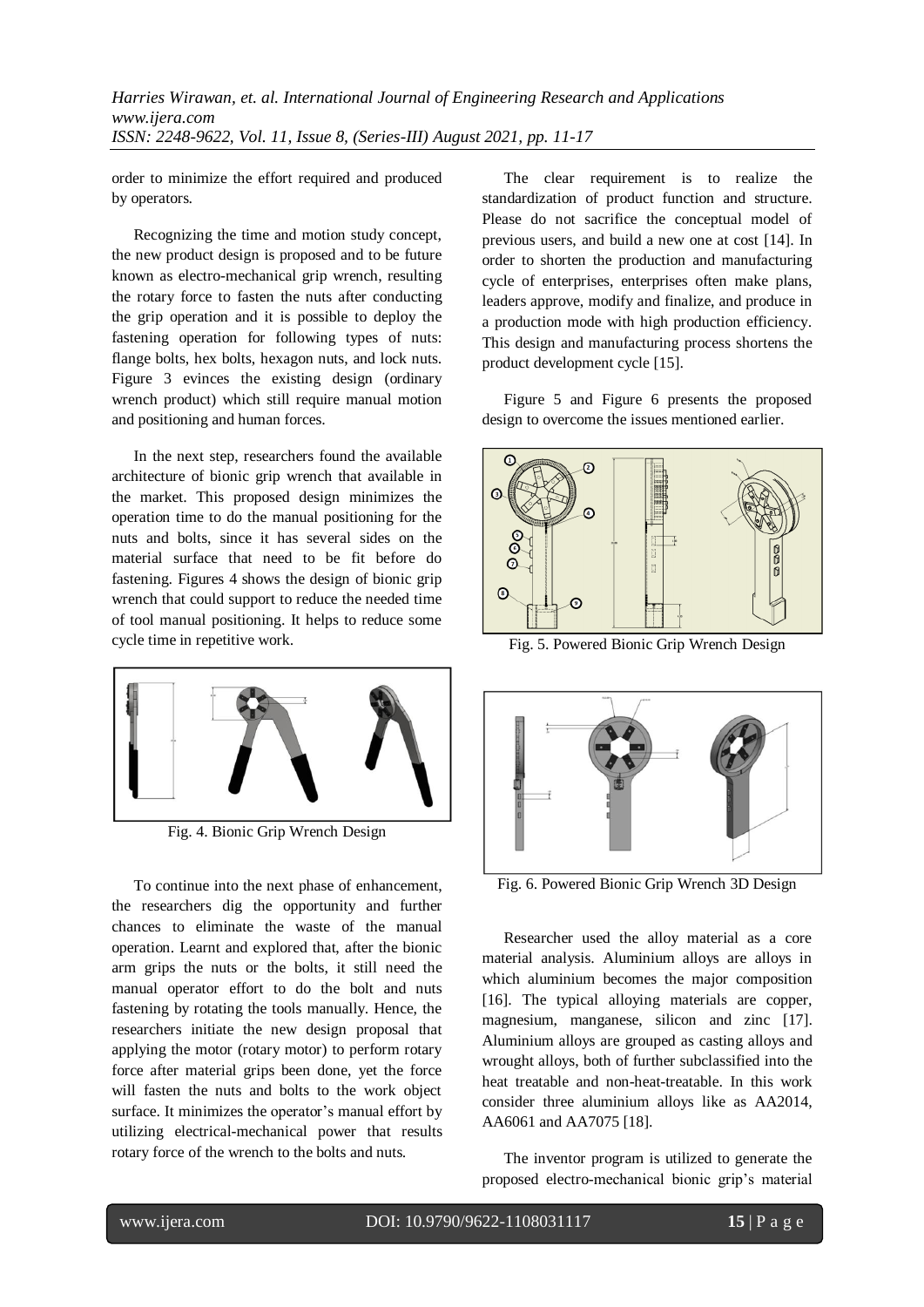to yield strength 30,022.8 pounds per square inch (psi), means the maximum stress that can be applied along material. The ultimate tensile strength shows 50,038 psi that means the maximum force before the material fractures. Table 1 presents the outline of the product's performance parameter.

For the bionic grip arms section, Figure 7 presents the stress analysis performed by Inventor program. Investigating the presented result, the product's maximum stress is 0.9761 MPa with safety factor is 15. For displacement analysis, the maximum value is 8.152 mm, meanwhile, XX, XY, and XZ section stress are shown on below figure 7, with the value of maximum stress of 0.1646 MPa for XX section, 0.3139 MPa for XY section, and 0.3579 MPa for XZ section. XX, XY, and XZ section stress are shown in Figure 8, with the value of maximum stress of 0.1646 MPa for XX section, 0.3139 MPa for XY section, and 0.3579 MPa for XZ section.

YY, YZ, and ZZ section stress are presented on below Figure 9, with the value of maximum stress of 0.824 MPa for YY section, 0.5123 MPa for YZ section, and 0.7329 MPa for ZZ section.

| <b>Name</b>             | Minimum                 | <b>Maximum</b>       |
|-------------------------|-------------------------|----------------------|
| Volume                  | 170184 mm <sup>-3</sup> |                      |
| Mass                    | 0.848246 lbmass         |                      |
| <b>Von Mises Stress</b> | 0.0000000103897 MPa     | 0.976116 MPa         |
| 1st Principal Stress    | $-0.266194$ MPa         | 0.826204 MPa         |
| 3rd Principal Stress    | $-1.252$ MPa            | 0.118056 MPa         |
| Displacement            | $0 \text{ mm}$          | 0.0000815169 mm      |
| Safety Factor           | 15 ul                   | 15 ul                |
| Stress XX               | -0.436512 MPa           | 0.164633 MPa         |
| Stress XY               | -0.295959 MPa           | 0.313883 MPa         |
| Stress XZ               | -0.321135 MPa           | 0.357921MPa          |
| Stress YY               | -1.12067 MPa            | 0.824607 MPa         |
| Stress YZ               | -0.514684 MPa           | 0.512301 MPa         |
| Stress <sub>ZZ</sub>    | -0.985721MPa            | 0.73289 MPa          |
| X Displacement          | $-0.00000887554$ mm     | 0.00000731301mm      |
| Y Displacement          | $-0.0000804611$ mm      | 0.0000811575 mm      |
| Z Displacement          | $-0.0000708529$ mm      | 0.0000703227 mm      |
| Equivalent Strain       | 0.00000000000109227 ul  | 0.00000453767 ul     |
| 1st Principal Strain    | 0.000000000000328693 ul | 0.00000384647 ul     |
| 3rd Principal Strain    | -0.00000538668 ul       | 0.000000000913305 ul |
| Strain XX               | -0.00000146908 ul       | 0.00000212581 ul     |
| Strain XY               | $-0.0000019045$ ul      | 0.00000201984 ul     |
| Strain XZ               | $-0.0000020665$ ul      | 0.00000230322 ul     |
| Strain YY               | -0.00000496889 ul       | 0.00000346498 ul     |
| Strain YZ               | -0.00000331199 ul       | 0.00000329666 ul     |
| Strain ZZ               | $-0.00000416781$ ul     | 0.00000340111 ul     |
| Contact Pressure        | 0 MPa                   | 4.0863 MPa           |
| Contact Pressure X      | $-0.422555$ MPa         | 0.531656 MPa         |
| Contact Pressure Y      | -1.0387 MPa             | 2.70131 MPa          |
| Contact Pressure Z      | -0.950508 MPa           | 3.11938 MPa          |



Fig. 7. Product's Maximum Stress and Displacement Analysis



Fig. 8. XX, XY, XZ Section Stress Analysis



Fig. 9. YY, YZ, ZZ Section Stress Analysis

#### **V.CONCLUSION**

The proposed design, 3-dimension mechanical drawing, yet stress and force examination were performed by utilizing the Inventor software. The result was proposed to reduce the operator's manual effort that results higher processing time needed compared to manual grip positioning, rotary force performed by human motoric, and design manufacturability. The stress examination were performed especially in the side of bionic grip that directly contributing the main rotary force to fasten the nuts and bolts, with the maximum proposed torque is 45 NM, maximum screw diameter is 6 mm, maximum drilling diameter is 10/20 mm on steel or wood surface.

The battery type use Lithium Ion with charger input 110V-240V AC , 1.5 A to provide safety and